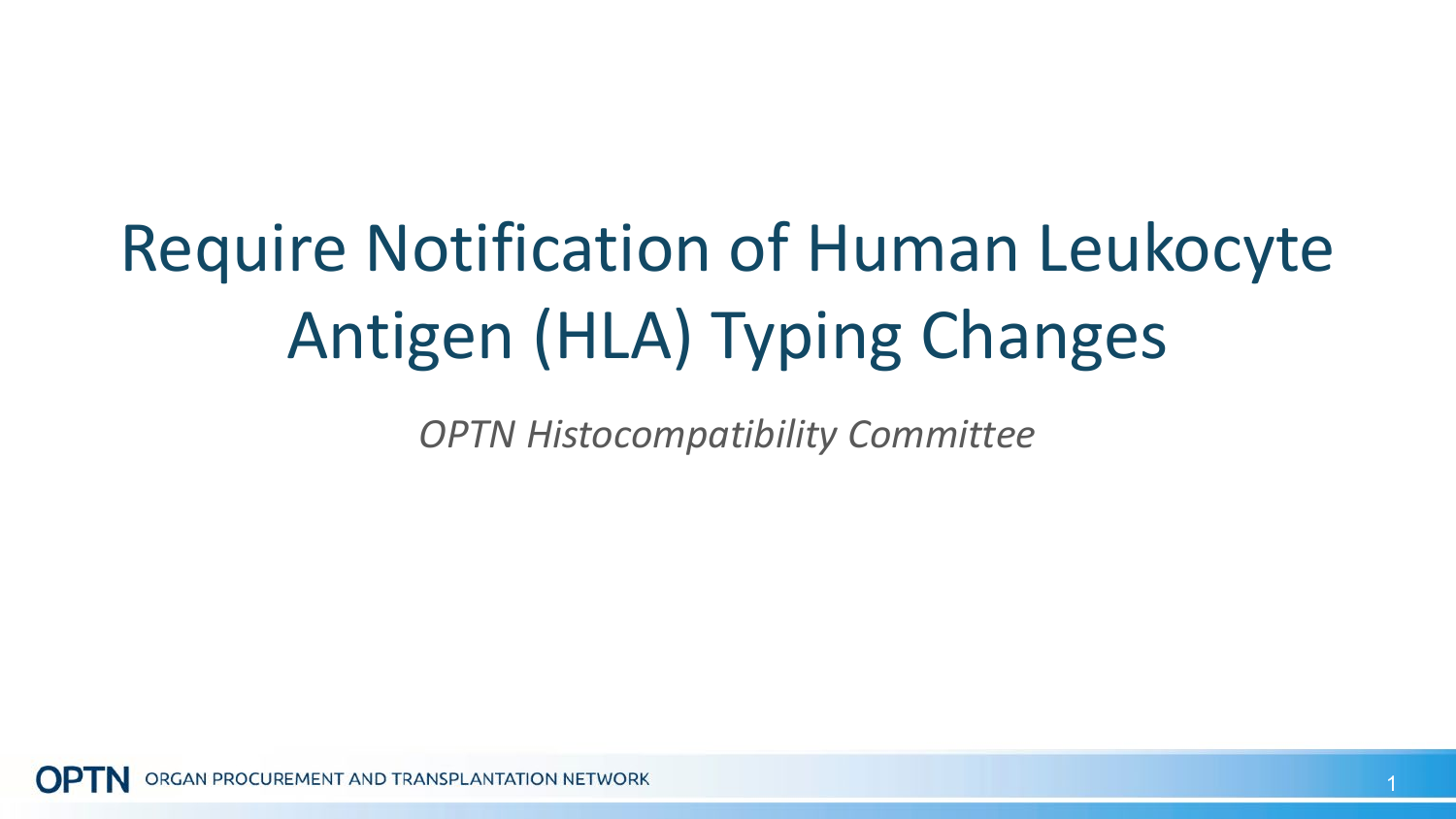### Purpose and Proposal

- **Purpose** 
	- Ensure better patient safety through early notification of critical HLA typing changes
	- Incorrect candidate, recipient, or donor HLA typing has the potential to lead to serious adverse events
- **Proposal** 
	- Policy to require immediate reporting of critical HLA typing changes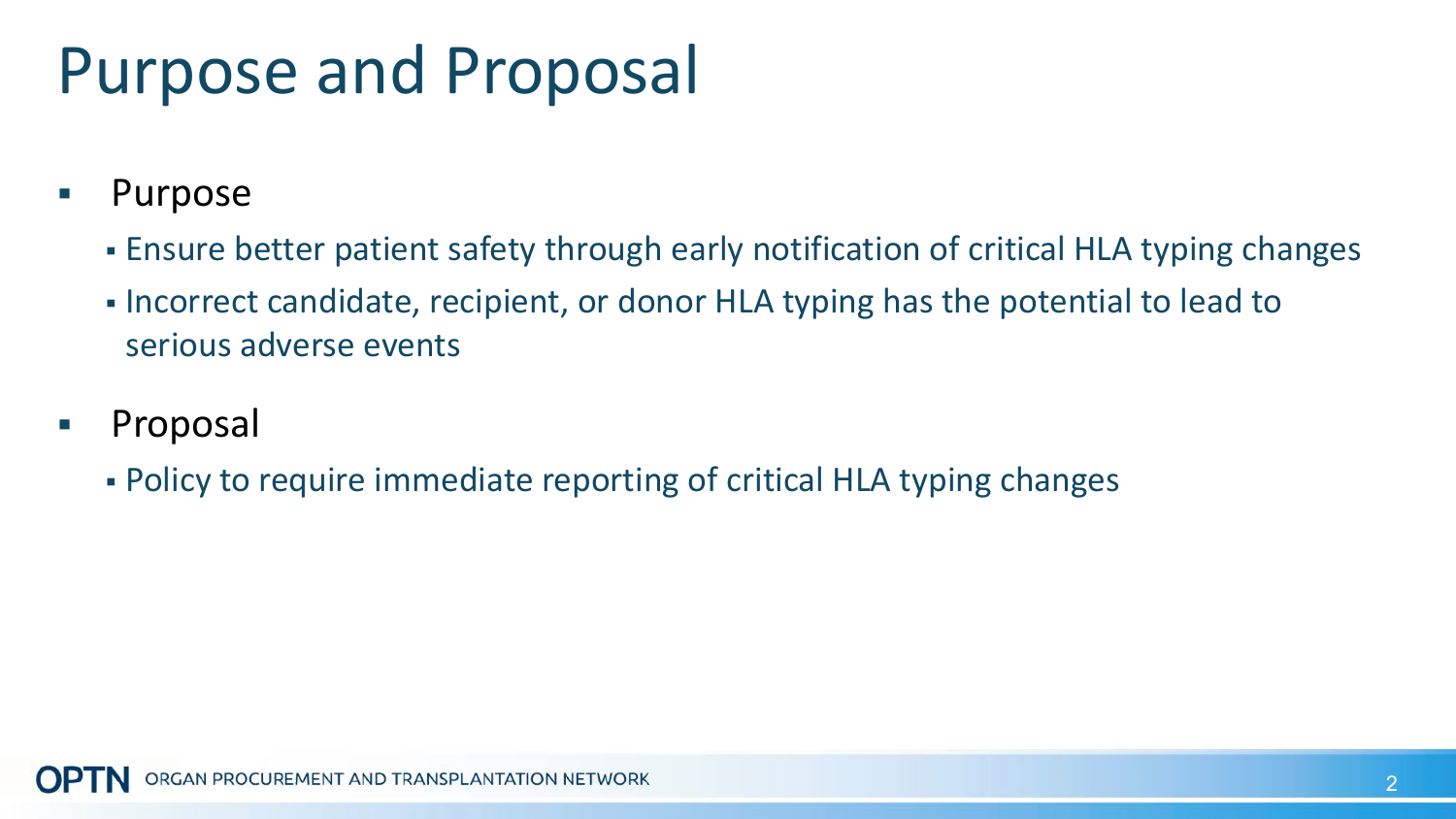#### Rationale

- An HLA critical discrepancy is a difference among non-equivalent values at one or more loci
	- This applies to donor, candidate, and recipient critical discrepancies
- If ln 2019, there were 48 critical discrepancies in HLA typing that had the potential to lead to adverse patient safety events
- Among the 27 patient safety reports related to HLA typing in the past two years, many cited delayed notifications
- Current policy does not require notification of typing changes to the host OPO or accepting transplant programs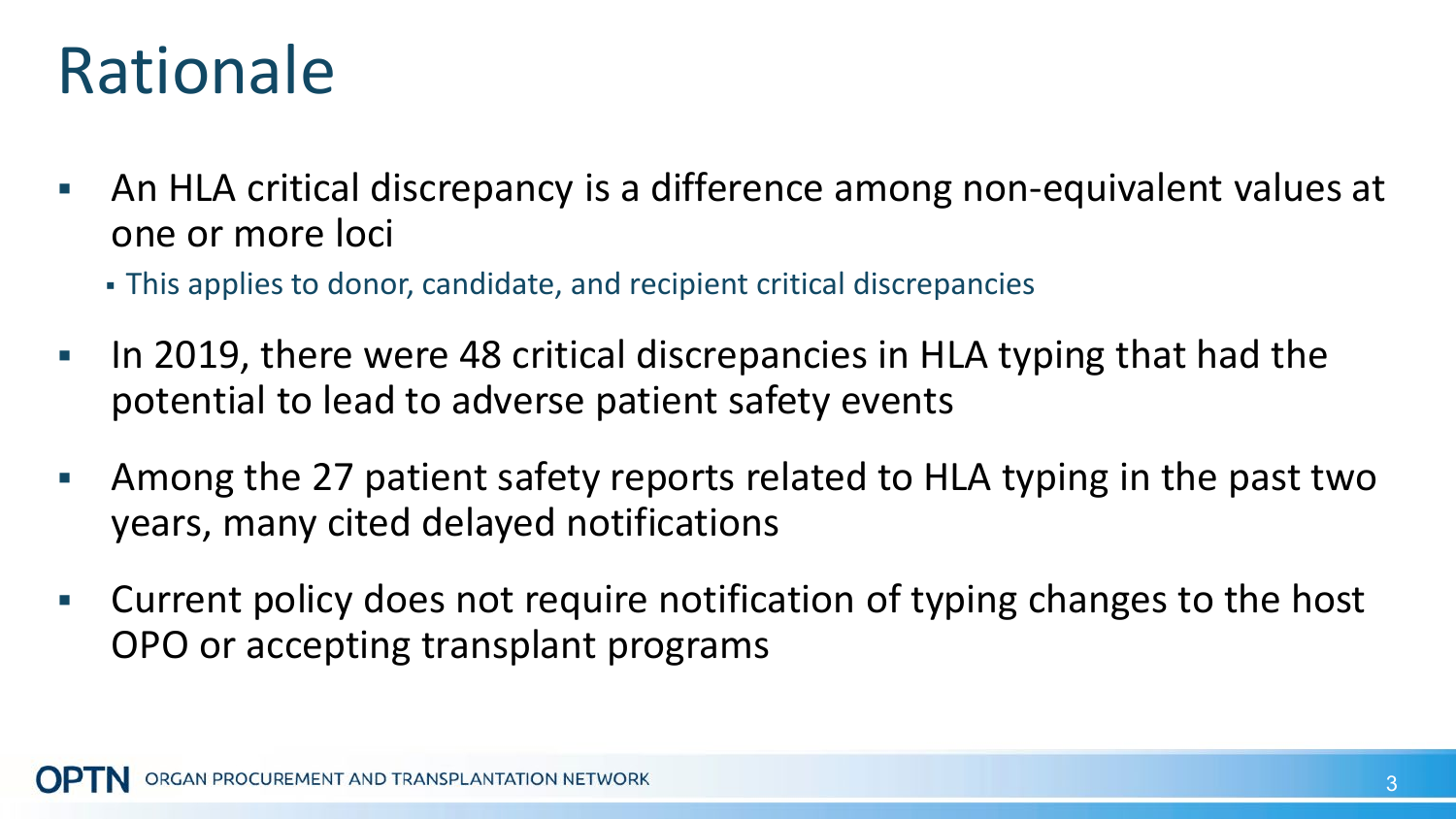# Member Actions

- All notifications are recommended to be as soon as possible
- Notification and documentation are required once the laboratory is certain of the correct typing

#### **Maximum notification timeframes**

| <b>Member</b>    | <b>Notifies</b>                      | <b>Within</b>                         | <b>For</b>        |
|------------------|--------------------------------------|---------------------------------------|-------------------|
| <b>Histo lab</b> | <b>OPO</b>                           | 1 hour                                | <b>Donors</b>     |
| <b>Histo lab</b> | <b>Transplant</b><br>Program         | 5 days                                | <b>Candidates</b> |
| <b>OPO</b>       | <b>Transplant</b><br><b>Programs</b> | 12 hours, or<br>before<br>procurement | <b>Donors</b>     |